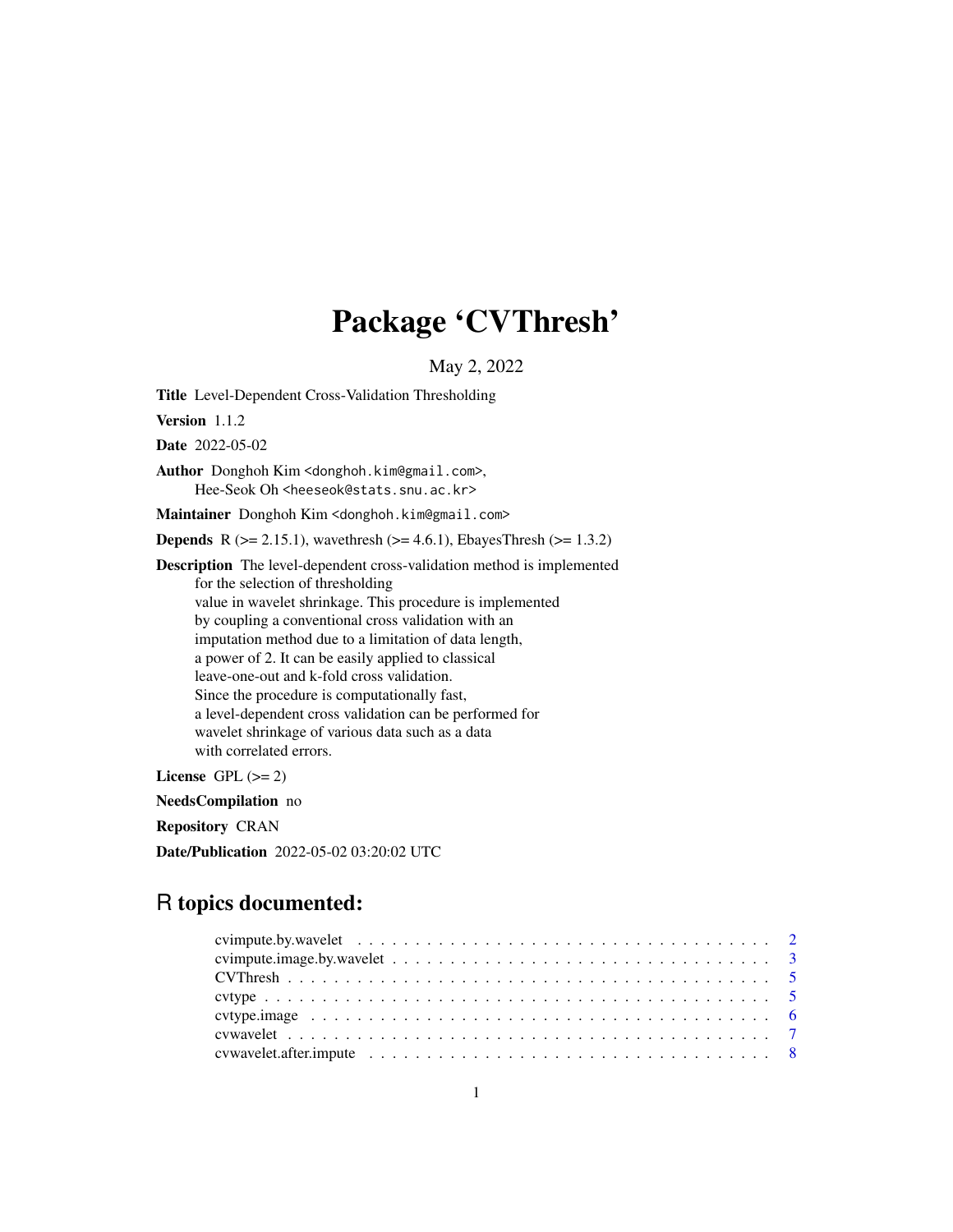<span id="page-1-0"></span>

<span id="page-1-1"></span>cvimpute.by.wavelet *Imputation by wavelet*

#### Description

This function performs imputation for test dataset of cross-validation given test dataset index and initial values.

### Usage

```
cvimpute.by.wavelet(y, impute.index, impute.tol=0.1^3,
    impute.maxiter=100, impute.vscale="independent",
    filter.number=10, family="DaubLeAsymm", ll=3)
```
#### Arguments

| V             | observation                                                                                 |
|---------------|---------------------------------------------------------------------------------------------|
| impute.index  | test dataset index for cross-validation                                                     |
| impute.tol    | tolerance for imputation                                                                    |
|               | impute.maxiter maximum iteration for imputation                                             |
| impute.vscale | specifies whether variance is adjusted level-by-level or not. "level" or "indepen-<br>dent" |
| filter.number | specifies the smoothness of wavelet in the decomposition (argument of WaveThresh)           |
| family        | specifies the family of wavelets "DaubExPhase" or "DaubLeAsymm" (argument<br>of WaveThresh) |
| 11            | specifies the lowest level to be thresholded                                                |

#### Details

In wavelet context, test dataset of cross-validation is missing values. Based on h-likelihood concept and penalized least squares, this function performs imputation by wavelet for missing dataset, given the missing dataset. Lee and Nelder (1996, 2001) introduced the hierarchical likelihood as an extended likelihood for general models that include unobserved random variables such as missing. Following Lee and Nelder (1996, 2001), treat the missing values as random parameters and it has been known that a wavelet shrinkage estimator can be formulated by penalized least squares problem (Antoniadis and Fan, 2001). This arguments lead to the iterative algorithm for imputing the missing values based on wavelet shrinkage.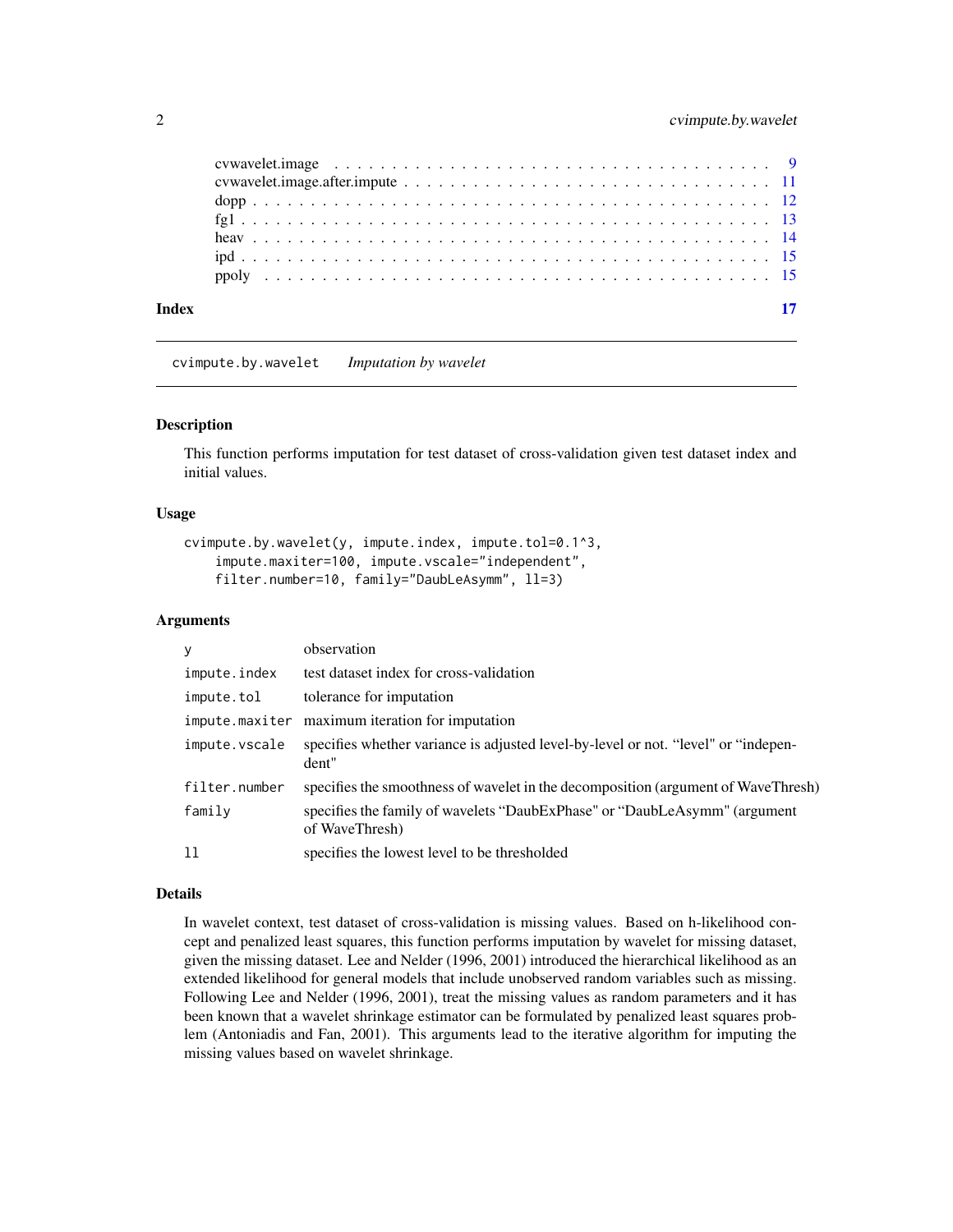### <span id="page-2-0"></span>Value

Imputed values according to cross-validation scheme.

#### References

Antoniadis, A. and Fan, J. (2001) Regularization of wavelet approximations. *Journal of the American Statistical Association*, 96, 939–962.

Lee, Y. and Nelder, J.A. (1996) Hierarchical generalised linear models (with discussion). *Journal of the Royal Statistical Society Ser. B*, 58, 619–678.

Lee, Y. and Nelder, J.A. (2001) Hierarchical generalised linear models: A synthesis of generalised linear models, random-effect models and structured dispersions. *Biometrika*, 88, 987–1006.

# See Also

[cvwavelet](#page-6-1), [cvtype](#page-4-1), [cvwavelet.after.impute](#page-7-1).

#### Examples

```
# 8-fold cross-validation scheme with block size 2
set.seed(1)
cv.index <- cvtype(n=1024, cv.bsize=2, cv.kfold=8, cv.random=TRUE)$cv.index
# Generate 1024 observation from Heavisine function
snr \leq -5testdata <- heav(1024)
x <- testdata$x
y <- testdata$meanf + rnorm(1024, 0, testdata$sdf / snr)
# Impute by wavelet
yimpute <- cvimpute.by.wavelet(y=y, impute.index=cv.index)$yimpute
# Compare imputed values and observations
par(mar=0.1+c(4,4,2,1))
plot(y, yimpute, xlab="Observations", ylab="Imputed Values",
     main="Piecewise Polynomial", cex=0.5);abline(0,1)
```
<span id="page-2-1"></span>cvimpute.image.by.wavelet

```
Imputation for two-dimensional data by wavelet
```
#### Description

This function performs imputation for two-dimensional test dataset of cross-validation given test dataset index and initial values.

#### Usage

```
cvimpute.image.by.wavelet(images, impute.index1, impute.index2,
   impute.tol=0.1^3, impute.maxiter=100, filter.number=2, ll=3)
```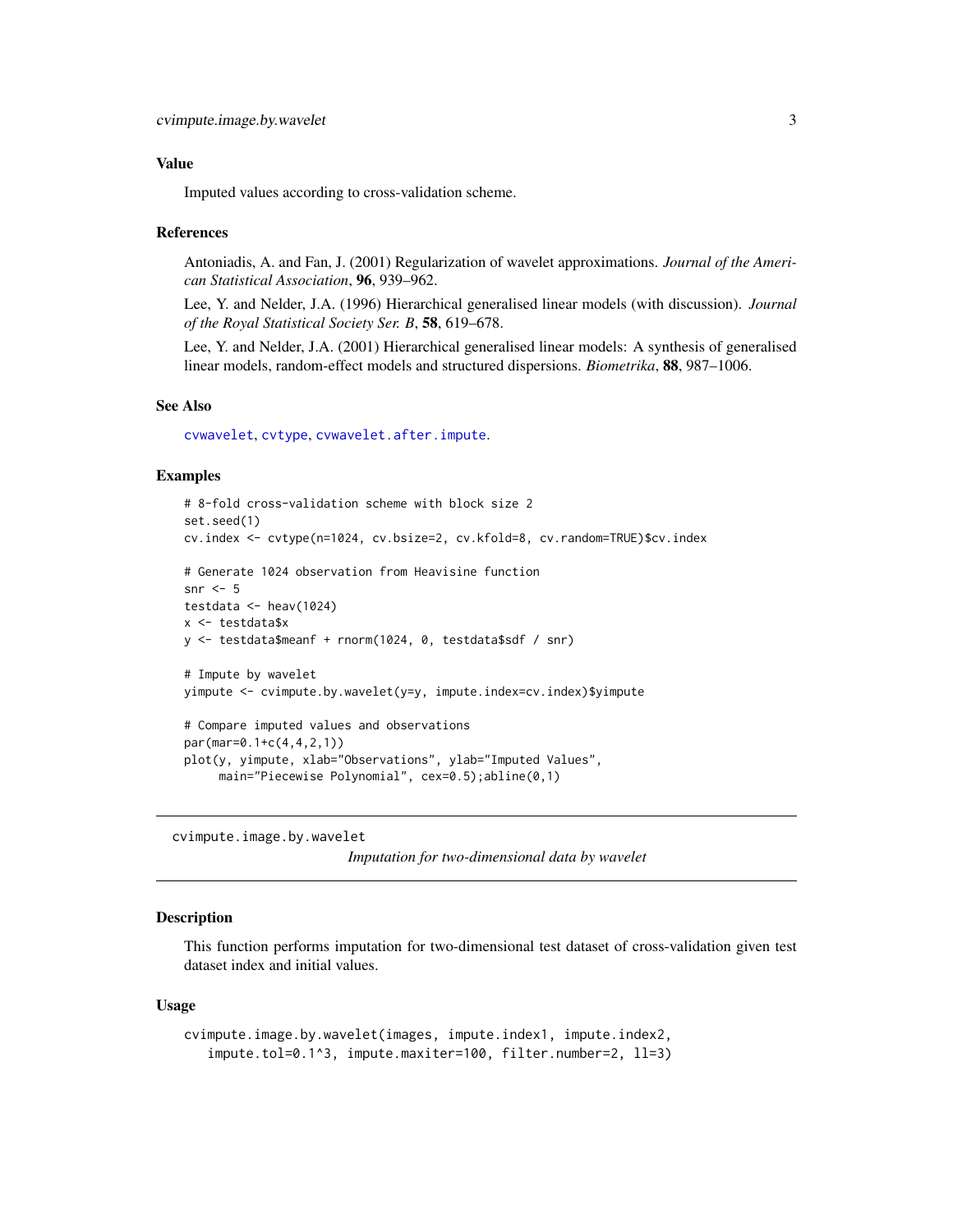#### Arguments

| images        | noisy image                                                                       |
|---------------|-----------------------------------------------------------------------------------|
| impute.index1 | test dataset row index according to cross-validation scheme                       |
|               | impute.index2 test dataset column index according to cross-validation scheme      |
| impute.tol    | tolerance for imputation                                                          |
|               | impute.maxiter maximum iteration for imputation                                   |
| filter.number | specifies the smoothness of wavelet in the decomposition (argument of WaveThresh) |
| 11            | specifies the lowest level to be thresholded                                      |

# Details

In wavelet context, test dataset of cross-validation is missing values. Based on h-likelihood concept and penalized least squares, this function performs imputation by wavelet for missing dataset, given the missing dataset. Lee and Nelder (1996, 2001) introduced the hierarchical likelihood as an extended likelihood for general models that include unobserved random variables such as missing. Following Lee and Nelder (1996, 2001), treat the missing values as random parameters and it has been known that a wavelet shrinkage estimator can be formulated by penalized least squares problem (Antoniadis and Fan, 2001). This arguments lead to the iterative algorithm for imputing the missing values based on wavelet shrinkage.

# Value

Imputed values according to cross-validation scheme.

# References

Antoniadis, A. and Fan, J. (2001) Regularization of wavelet approximations. *Journal of the American Statistical Association*, 96, 939–962.

Lee, Y. and Nelder, J.A. (1996) Hierarchical generalised linear models (with discussion). *Journal of the Royal Statistical Society Ser. B*, 58, 619–678.

Lee, Y. and Nelder, J.A. (2001) Hierarchical generalised linear models: A synthesis of generalised linear models, random-effect models and structured dispersions. *Biometrika*, 88, 987–1006.

# See Also

[cvtype.image](#page-5-1), [cvwavelet](#page-6-1), [cvimpute.by.wavelet](#page-1-1), [cvwavelet.after.impute](#page-7-1), [cvwavelet.image](#page-8-1), [cvwavelet.image.after.impute](#page-10-1)

<span id="page-3-0"></span>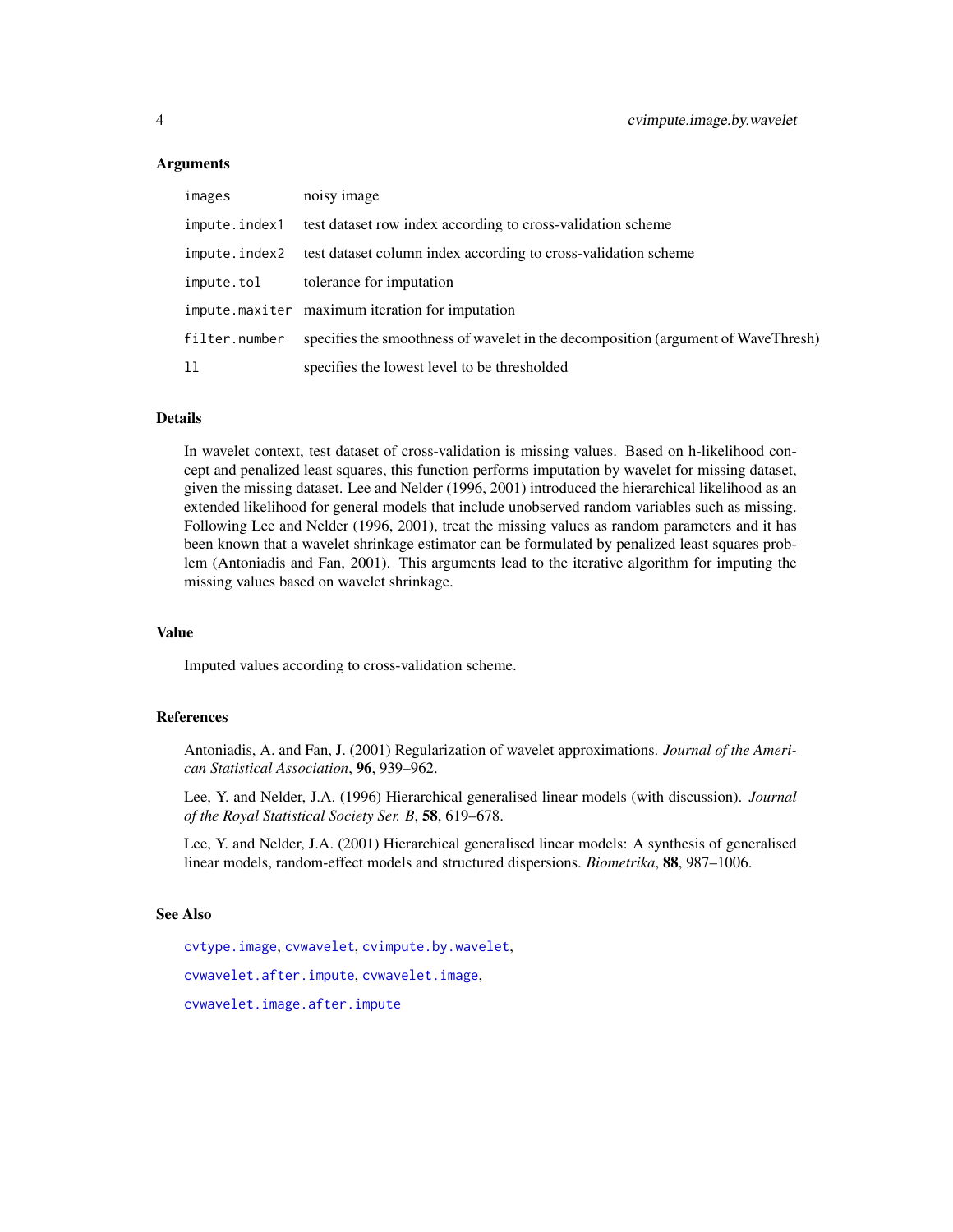<span id="page-4-0"></span>CVThresh *Level-Dependent Cross-Validation Approach for Wavelet Thresholding*

#### Description

This package carries out level-dependent cross-validation method for the selection of thresholding value in wavelet shrinkage. This procedure is implemented by coupling a conventional cross validation with an imputation method due to a limitation of data length, a power of 2. It can be easily applied to classical leave-one-out and k-fold cross validation. Since the procedure is computationally fast, a level-dependent cross validation can be performed for wavelet shrinkage of various data such as a data with correlated errors.

<span id="page-4-1"></span>cvtype *Generating test dataset index for cross-validation*

#### Description

This function generates test dataset index for cross-validation.

#### Usage

cvtype(n, cv.bsize=1, cv.kfold, cv.random=TRUE)

#### Arguments

| n         | the number of observation                                                                                              |
|-----------|------------------------------------------------------------------------------------------------------------------------|
| cv.bsize  | block size of cross-validation                                                                                         |
| cv.kfold  | the number of fold of cross-validation                                                                                 |
| cv.random | whether or not random cross-validation scheme should be used. Set cy.random=TRUE<br>for random cross-validation scheme |

# Details

This function provides index of test dataset according to various cross-validation scheme. One may construct K test datasets in a way that each testset consists of blocks of b consecutive data. Set cv.bsize = b for this. To select each fold at random, set cv.random = TRUE.

# Value

matrix of which row is test dataset index for cross-validation.

# See Also

[cvwavelet](#page-6-1), [cvimpute.by.wavelet](#page-1-1), [cvwavelet.after.impute](#page-7-1).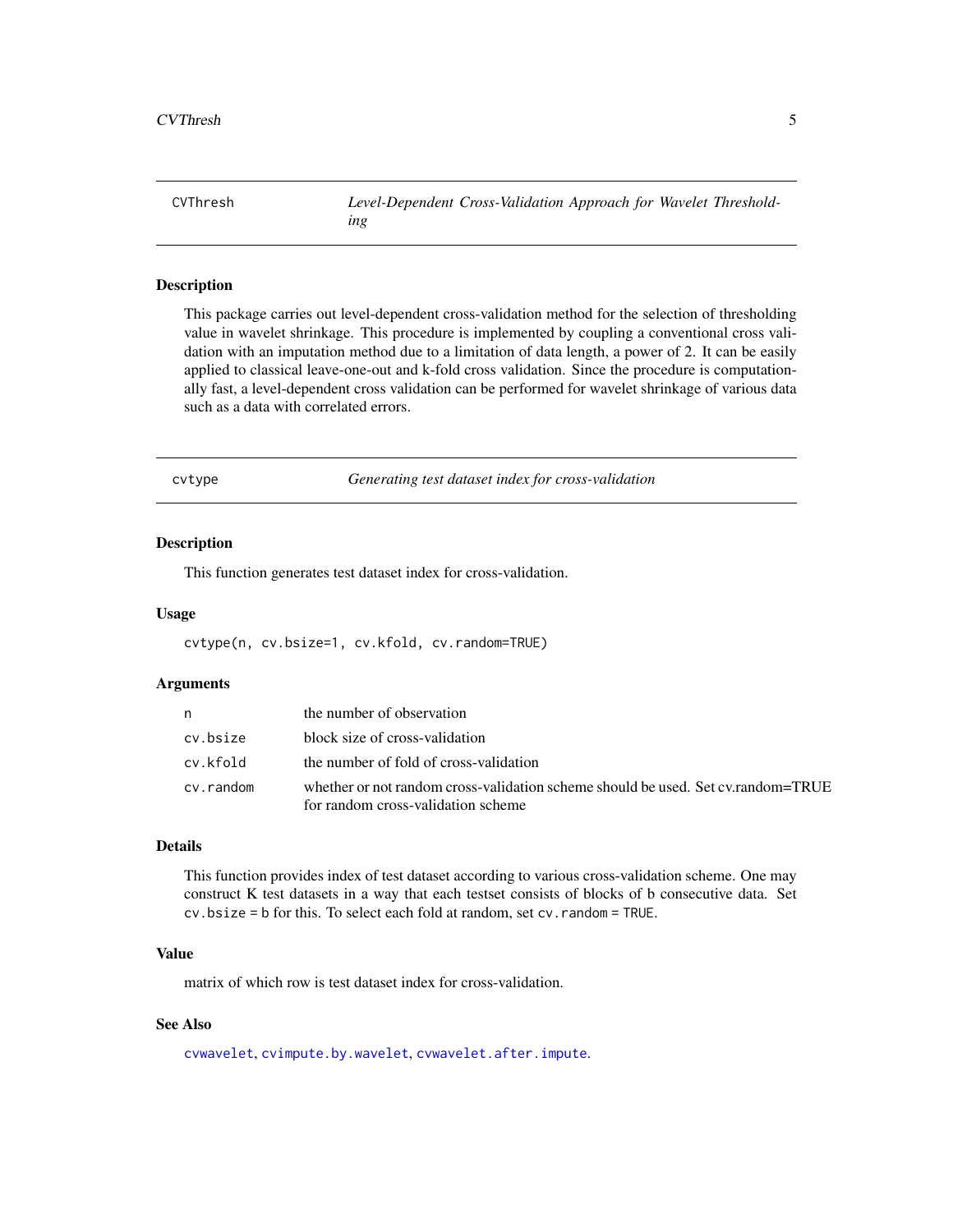## Examples

```
# Traditional 4-fold cross-validation for 100 observations
cvtype(n=100, cv.bsize=1, cv.kfold=4, cv.random=FALSE)
# Random 4-fold cross-validation with block size 2 for 100 observations
cvtype(n=100, cv.bsize=2, cv.kfold=4, cv.random=TRUE)
```
<span id="page-5-1"></span>cvtype.image *Generating test dataset index of two-dimensional data for crossvalidation*

#### Description

This function generates test dataset index of two-dimensional data for cross-validation

#### Usage

cvtype.image(n, cv.bsize=c(1,1), cv.kfold)

#### Arguments

| n        | the size of image.                             |
|----------|------------------------------------------------|
| cv.bsize | two-dimensional block size of cross-validation |
| cv.kfold | the number of fold of cross-validation         |

# Details

This function provides indexes of two-dimensional cross-validation scheme. Only random crossvalidation scheme is provided.

# Value

Two matrix representing test dataset index of each dimension for cross-validation.

| cv.index1 | each row is test dataset index of one dimension       |
|-----------|-------------------------------------------------------|
| cv.index2 | each row is test dataset index of the other dimension |

# See Also

[cvtype](#page-4-1), [cvwavelet](#page-6-1), [cvimpute.by.wavelet](#page-1-1), [cvwavelet.after.impute](#page-7-1), [cvwavelet.image](#page-8-1), [cvimpute.image.by.wavelet](#page-2-1), [cvwavelet.image.after.impute](#page-10-1)

#### Examples

# Two-dimensional 4-fold cross-validation with block size 2\*2 out <- cvtype.image(n=c(256,256), cv.bsize=c(2,2), cv.kfold=4)

<span id="page-5-0"></span>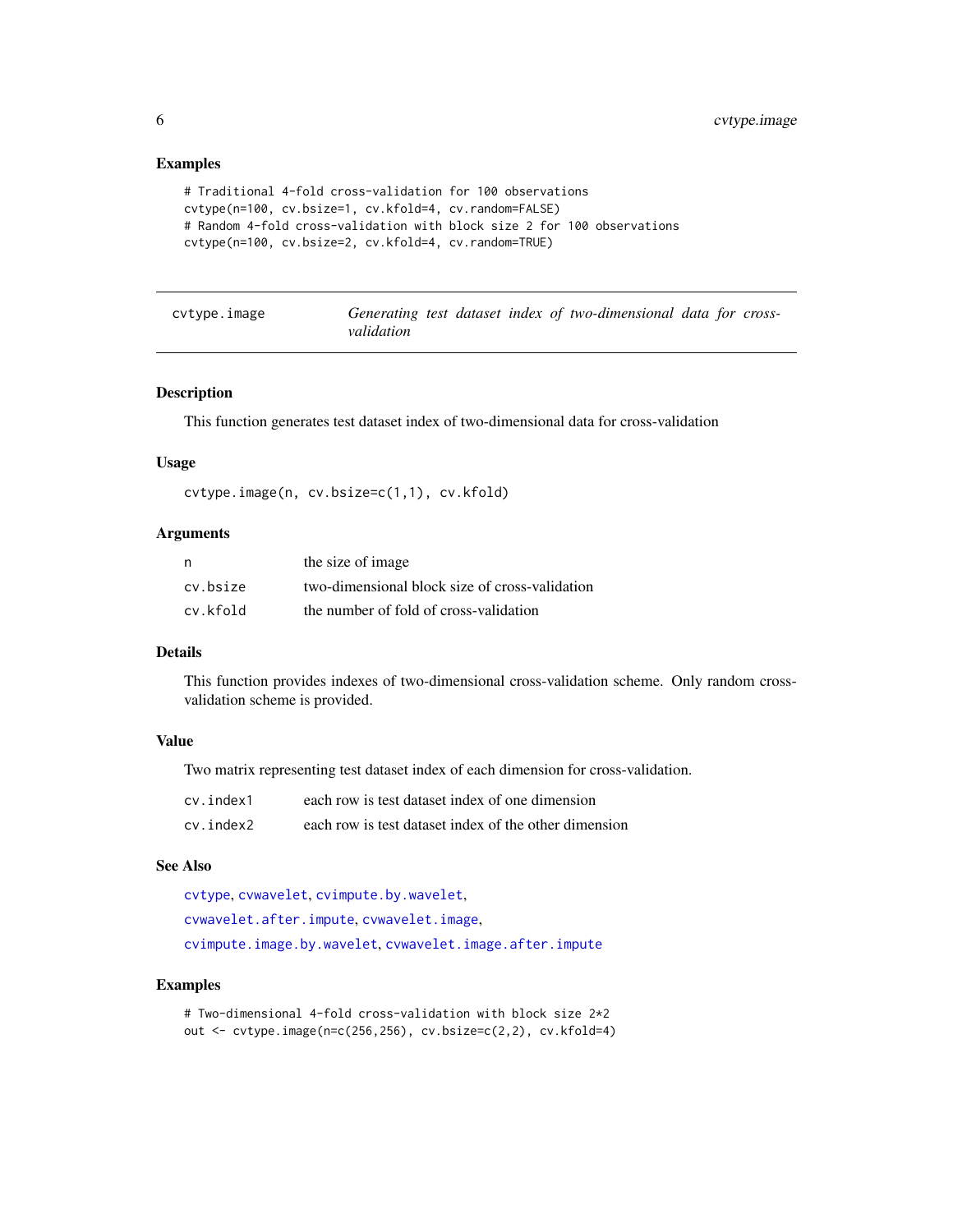<span id="page-6-1"></span><span id="page-6-0"></span>

This function reconstructs the noise data by level-dependent cross-validation wavelet shrinkage.

# Usage

```
cvwavelet(y=y, ywd=ywd, cv.optlevel, cv.bsize=1, cv.kfold,
    cv.random=TRUE, cv.tol=0.1^3, cv.maxiter=100,
    impute.vscale="independent", impute.tol=0.1^3, impute.maxiter=100,
    filter.number=10, family="DaubLeAsymm", thresh.type ="soft", ll=3)
```
# Arguments

| observation                                                                                                            |
|------------------------------------------------------------------------------------------------------------------------|
| DWT object                                                                                                             |
| thresholding levels                                                                                                    |
| block size of cross-validation                                                                                         |
| the number of fold of cross-validation                                                                                 |
| whether or not random cross-validation scheme should be used. Set cy.random=TRUE<br>for random cross-validation scheme |
| tolerance for cross-validation                                                                                         |
| maximum iteration for cross-validation                                                                                 |
| specifies whether variance is adjusted level-by-level or not. "level" or "indepen-<br>dent"                            |
| tolerance for imputation                                                                                               |
| maximum iteration for imputation                                                                                       |
| specifies the smoothness of wavelet in the decomposition (argument of WaveThresh)                                      |
| specifies the family of wavelets "DaubExPhase" or "DaubLeAsymm" (argument<br>of WaveThresh)                            |
| specifies the type of thresholding "hard" or "soft" (argument of WaveThresh)                                           |
| specifies the lowest level to be thresholded                                                                           |
|                                                                                                                        |

# Details

This function performs level-dependent cross-validation wavelet shrinkage.

# Value

| <b>V</b> | observations                                                         |
|----------|----------------------------------------------------------------------|
| vimpute  | imputed values by provided cross-validation scheme                   |
| VC.      | reconstruction by level-dependent cross-validation wavelet shrinkage |
| cvthresh | threshold values by level-dependent cross-validation                 |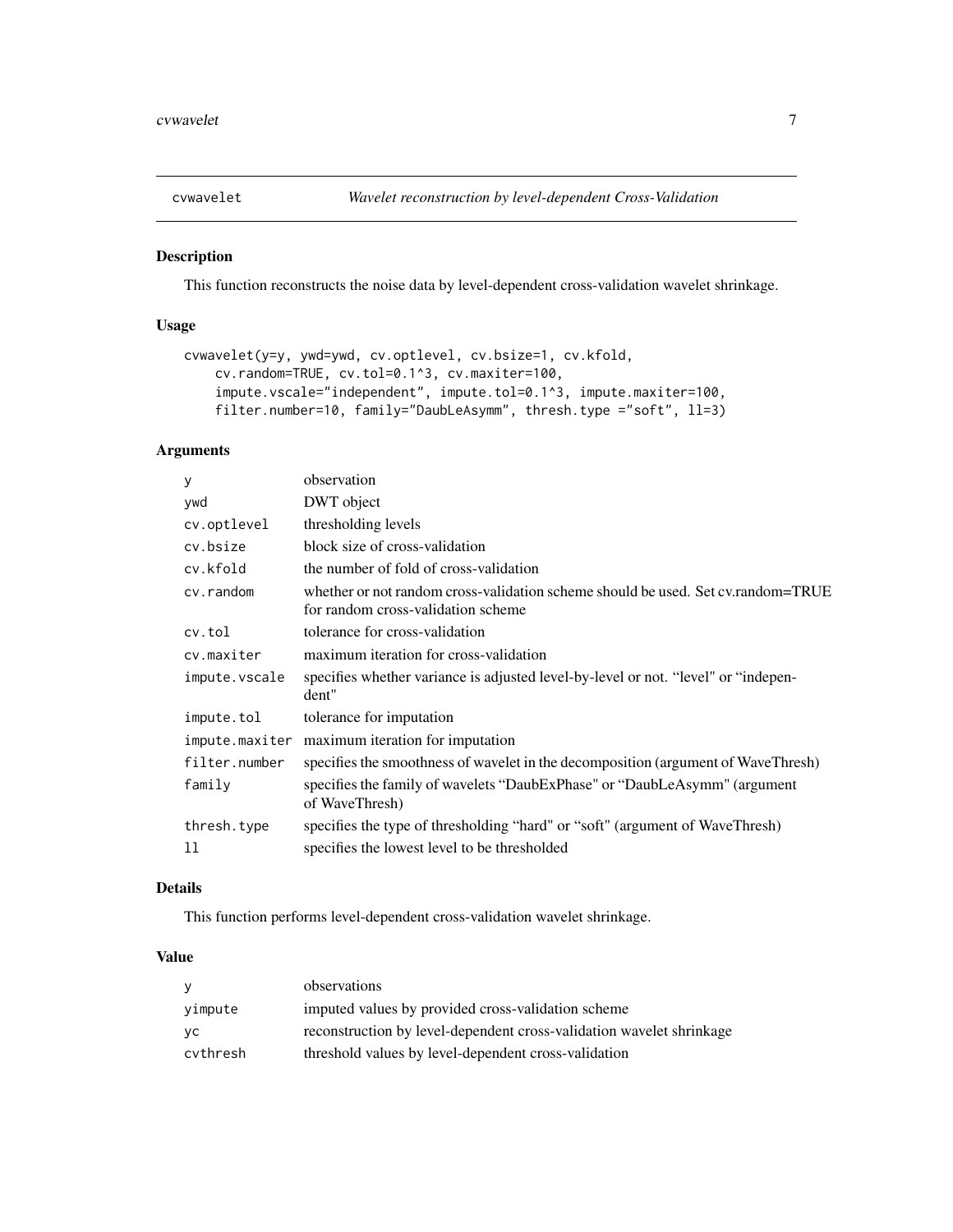# See Also

[cvtype](#page-4-1), [cvimpute.by.wavelet](#page-1-1), [cvwavelet.after.impute](#page-7-1).

# Examples

```
data(ipd)
y <- as.numeric(ipd); n <- length(y); nlevel <- log2(n)
ywd \leftarrow wd(y)
#out <- cvwavelet(y=y, ywd=ywd, cv.optlevel=c(3:(nlevel-1)),
# cv.bsize=2, cv.kfold=4)
#ts.plot(ts(out$yc, start=1229.98, deltat=0.02, frequency=50),
# main="Level-dependent Cross Validation", xlab = "Seconds", ylab="")
```
<span id="page-7-1"></span>cvwavelet.after.impute

*Cross-Validation Wavelet Shrinkage after imputation*

# Description

This function performs level-dependent cross-validation wavelet shrinkage given the cross-validation scheme and imputation values.

# Usage

```
cvwavelet.after.impute(y, ywd, yimpute,
    cv.index, cv.optlevel, cv.tol=0.1^3, cv.maxiter=100,
    filter.number=10, family="DaubLeAsymm", thresh.type="soft", ll=3)
```
# Arguments

| У             | observation                                                                                 |
|---------------|---------------------------------------------------------------------------------------------|
| ywd           | DWT object                                                                                  |
| yimpute       | imputed values according to cross-validation scheme                                         |
| cv.index      | test dataset index according to cross-validation scheme                                     |
| cv.optlevel   | thresholding levels                                                                         |
| cv.tol        | tolerance for cross-validation                                                              |
| cv.maxiter    | maximum iteration for cross-validation                                                      |
| filter.number | specifies the smoothness of wavelet in the decomposition (argument of WaveThresh)           |
| family        | specifies the family of wavelets "DaubExPhase" or "DaubLeAsymm" (argument<br>of WaveThresh) |
| thresh.type   | specifies the type of thresholding "hard" or "soft" (argument of WaveThresh)                |
| 11            | specifies the lowest level to be thresholded                                                |

<span id="page-7-0"></span>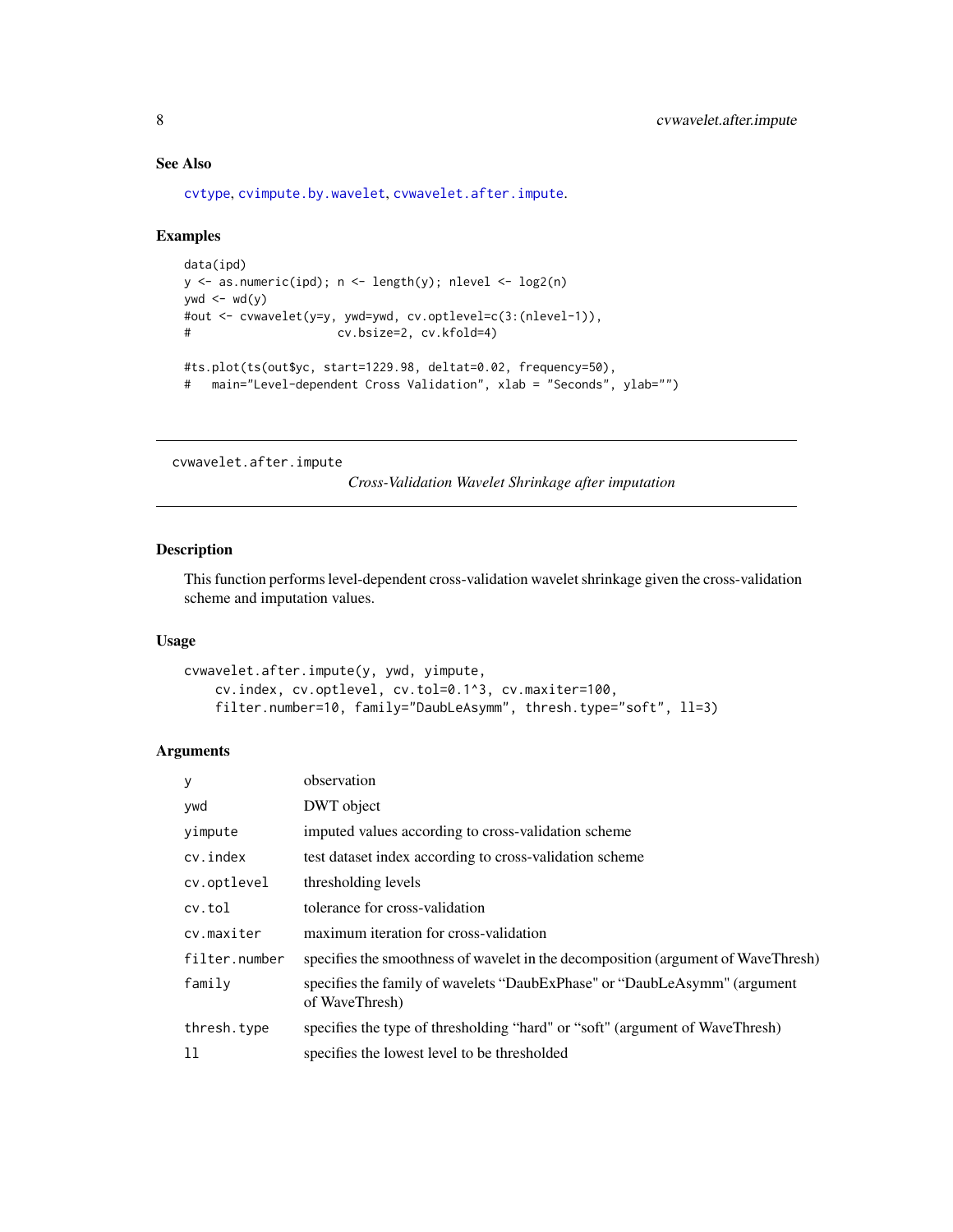# <span id="page-8-0"></span>cvwavelet.image 9

#### Details

Calculating the threshold values and reconstructing noisy data  $y$ , given the index of each testdata, imputed values according to cross-validation scheme and discrete wavelet transform of y.

#### Value

Reconstruction and thresholding values by level-dependent cross-validation

| yc       | reconstruction                                          |
|----------|---------------------------------------------------------|
| cvthresh | thresholding values by level-dependent cross-validation |

# See Also

[cvwavelet](#page-6-1), [cvtype](#page-4-1), [cvimpute.by.wavelet](#page-1-1).

#### Examples

```
data(ipd)
y \le - as.numeric(ipd); n \le -\text{length}(y); nlevel \le -\text{log}(n)
```

```
set.seed(1)
cv.index <- cvtype(n=n, cv.bsize=2, cv.kfold=4, cv.random=TRUE)$cv.index
yimpute <- cvimpute.by.wavelet(y=y, impute.index=cv.index)$yimpute
```
ywd  $\leftarrow$  wd(y)

```
#out <- cvwavelet.after.impute(y=y, ywd=ywd, yimpute=yimpute,
#cv.index=cv.index, cv.optlevel=c(3:(nlevel-1)))
```
#ts.plot(ts(out\$yc, start=1229.98, deltat=0.02, frequency=50), # main="Level-dependent Cross Validation", xlab = "Seconds", ylab="")

```
##### Specifying thresholding structure
# cv.optlevel <- c(3) # Threshold (level 3 to finest level) at the same time.
# cv.optlevel <- c(3, 5) # Threshold two groups of resolution levels,
                         # (level 3, 4) and (level 5 to finest level).
# cv.optlevel <- c(3,4,5,6,7,8) # Threshold each resolution level 3 to 8.
```
<span id="page-8-1"></span>cvwavelet.image *Wavelet reconstruction of image by level-dependent Cross-Validation*

#### **Description**

This function reconstructs image by level-dependent cross-validation wavelet shrinkage.

#### Usage

```
cvwavelet.image(images, imagewd,
    cv.optlevel, cv.bsize=c(1,1), cv.kfold, cv.tol=0.1^3, cv.maxiter=100,
    impute.tol=0.1^3, impute.maxiter=100, filter.number=2, ll=3)
```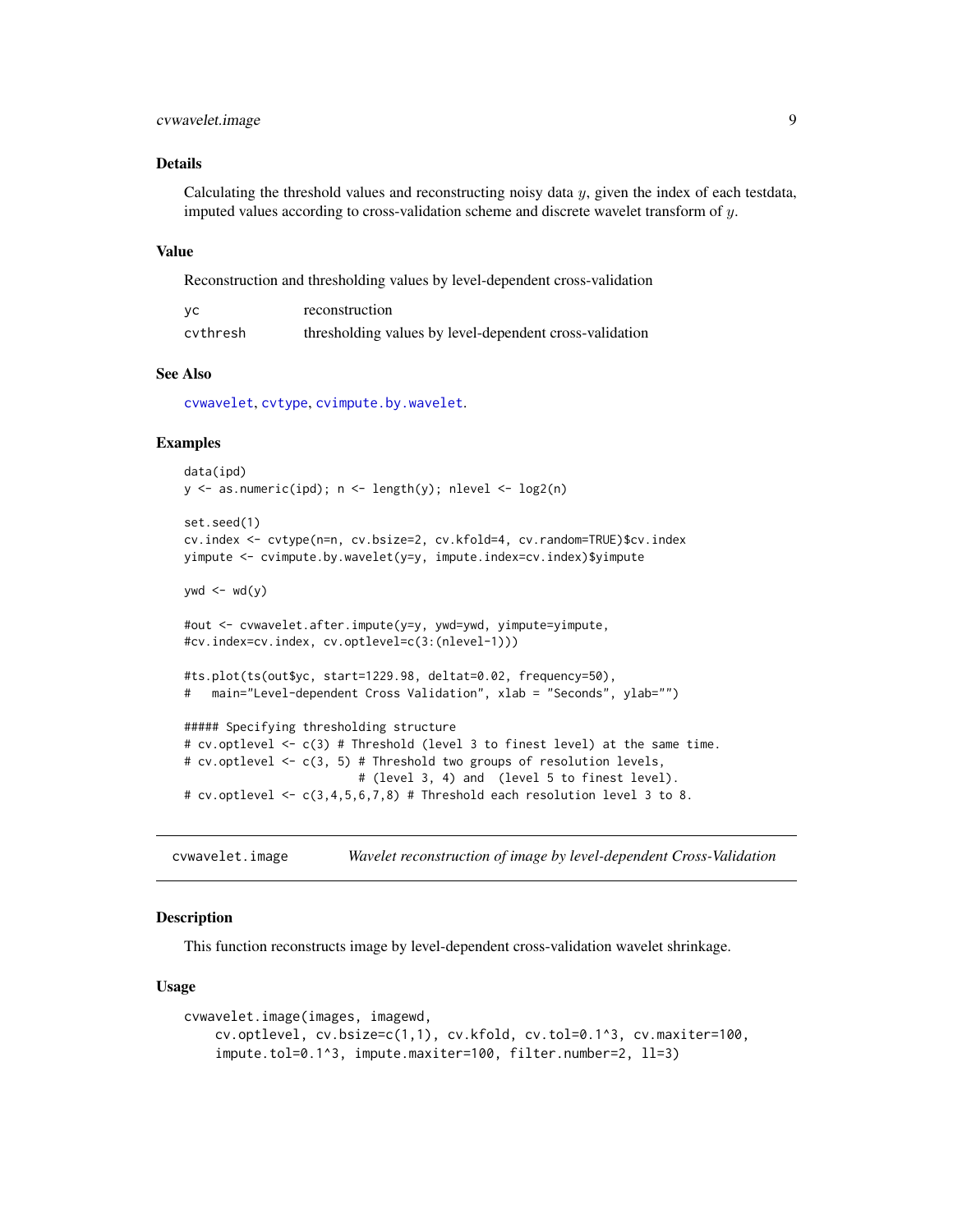# Arguments

| images        | noisy image                                                                       |
|---------------|-----------------------------------------------------------------------------------|
| imagewd       | two-dimensional wavelet transform                                                 |
| cv.optlevel   | thresholding level                                                                |
| cv.bsize      | block size of cross-validation                                                    |
| cv.kfold      | the number of fold of cross-validation                                            |
| cv.tol        | tolerance for cross-validation                                                    |
| cv.maxiter    | maximum iteration for cross-validation                                            |
| impute.tol    | tolerance for imputation                                                          |
|               | impute.maxiter maximum iteration for imputation                                   |
| filter.number | specifies the smoothness of wavelet in the decomposition (argument of WaveThresh) |
| 11            | specifies the lowest level to be thresholded                                      |

#### Details

This function performs level-dependent cross-validation wavelet shrinkage for two-dimensional data.

# Value

| imagecv  | reconstruction of image by level-dependent cross-validation wavelet shrinkage |
|----------|-------------------------------------------------------------------------------|
| cvthresh | threshold values by level-dependent cross-validation                          |

#### See Also

[cvtype.image](#page-5-1), [cvimpute.image.by.wavelet](#page-2-1), [cvwavelet.image.after.impute](#page-10-1).

```
# Generate Noisy Lennon Image
data(lennon)
sdimage <- sd(as.numeric(lennon))
nlennon <- ncol(lennon); nlevel <- log2(ncol(lennon))
optlevel <- c(3:(nlevel-1))
set.seed(55)
lennonnoise <- lennon+matrix(rnorm(nlennon^2, 0, sdimage), nlennon, nlennon)
# Level-dependent Cross-validation Thresholding
lennonwd <- imwd(lennonnoise)
#lennoncv <- cvwavelet.image(images=lennonnoise, imagewd=lennonwd,
# cv.optlevel=optlevel, cv.bsize=c(1,1), cv.kfold=10)$imagecv
#image(lennoncv, axes=FALSE, col=gray(100:0/100),
# main="Level-dependent CV")
```
<span id="page-9-0"></span>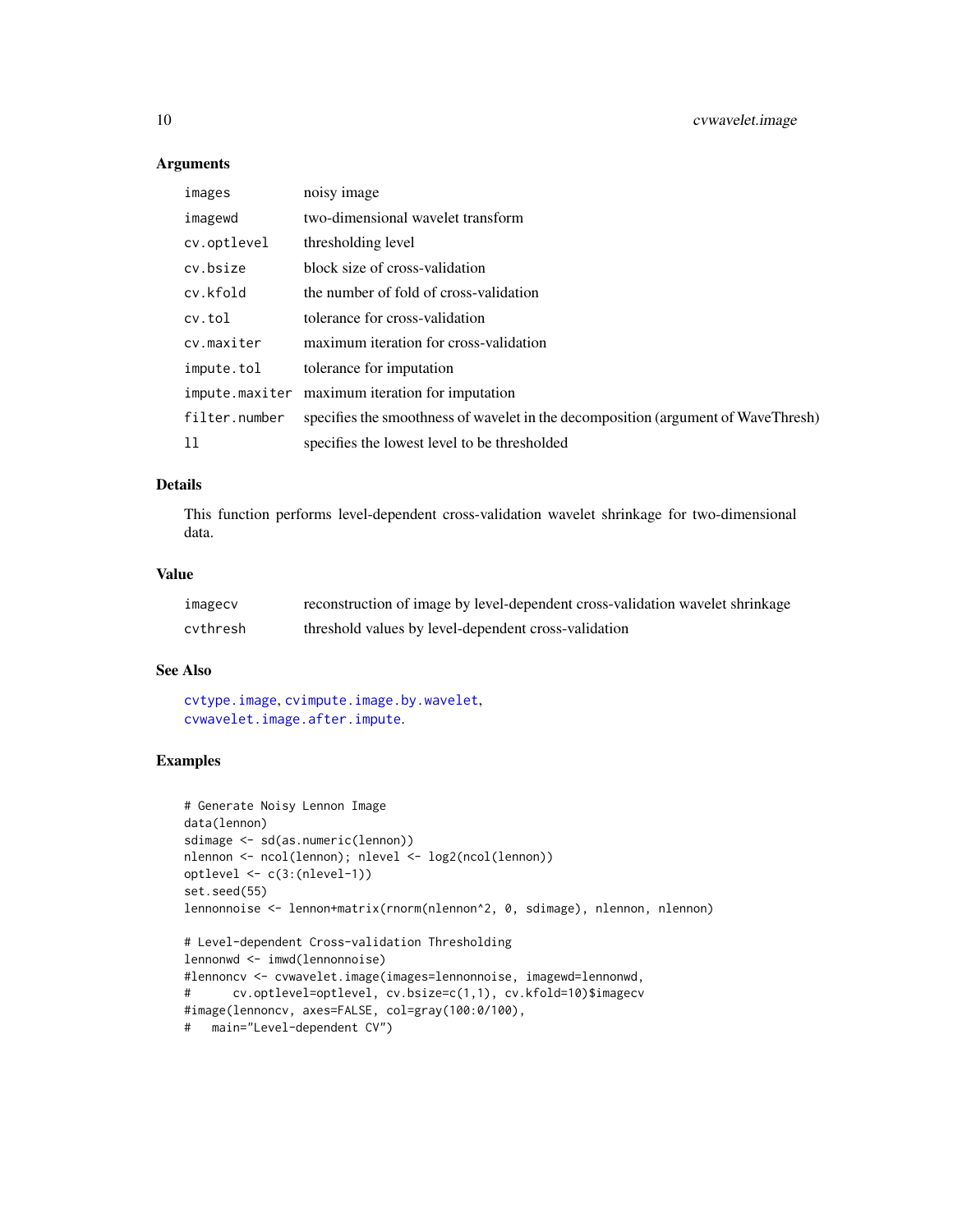<span id="page-10-1"></span><span id="page-10-0"></span>cvwavelet.image.after.impute

*Cross-Validation Wavelet Shrinkage for two-dimensional data after imputation*

# Description

This function performs level-dependent cross-validation wavelet shrinkage for two-dimensional data given the cross-validation scheme and imputation values.

#### Usage

```
cvwavelet.image.after.impute(images, imagewd, imageimpute,
   cv.index1=cv.index1, cv.index2=cv.index2,
   cv.optlevel=cv.optlevel, cv.tol=cv.tol, cv.maxiter=cv.maxiter,
   filter.number=2, ll=3)
```
# Arguments

| images        | noisy image                                                                       |
|---------------|-----------------------------------------------------------------------------------|
| imagewd       | two-dimensional wavelet transform                                                 |
| imageimpute   | two-dimensional imputed values according to cross-validation scheme               |
| cv.index1     | test dataset row index according to cross-validation scheme                       |
| cv.index2     | test dataset column index according to cross-validation scheme                    |
| cv.optlevel   | thresholding levels                                                               |
| cv.tol        | tolerance for cross-validation                                                    |
| cv.maxiter    | maximum iteration for cross-validation                                            |
| filter.number | specifies the smoothness of wavelet in the decomposition (argument of WaveThresh) |
| -11           | specifies the lowest level to be thresholded                                      |

#### Details

Calculating thresholding values and reconstructing noisy image given cross-validation scheme and imputation.

#### Value

Reconstruction of images and thresholding values by level-dependent cross-validation

| imagecv  | reconstruction of images                                |
|----------|---------------------------------------------------------|
| cvthresh | thresholding values by level-dependent cross-validation |

# See Also

[cvwavelet.image](#page-8-1), [cvtype.image](#page-5-1), [cvimpute.image.by.wavelet](#page-2-1).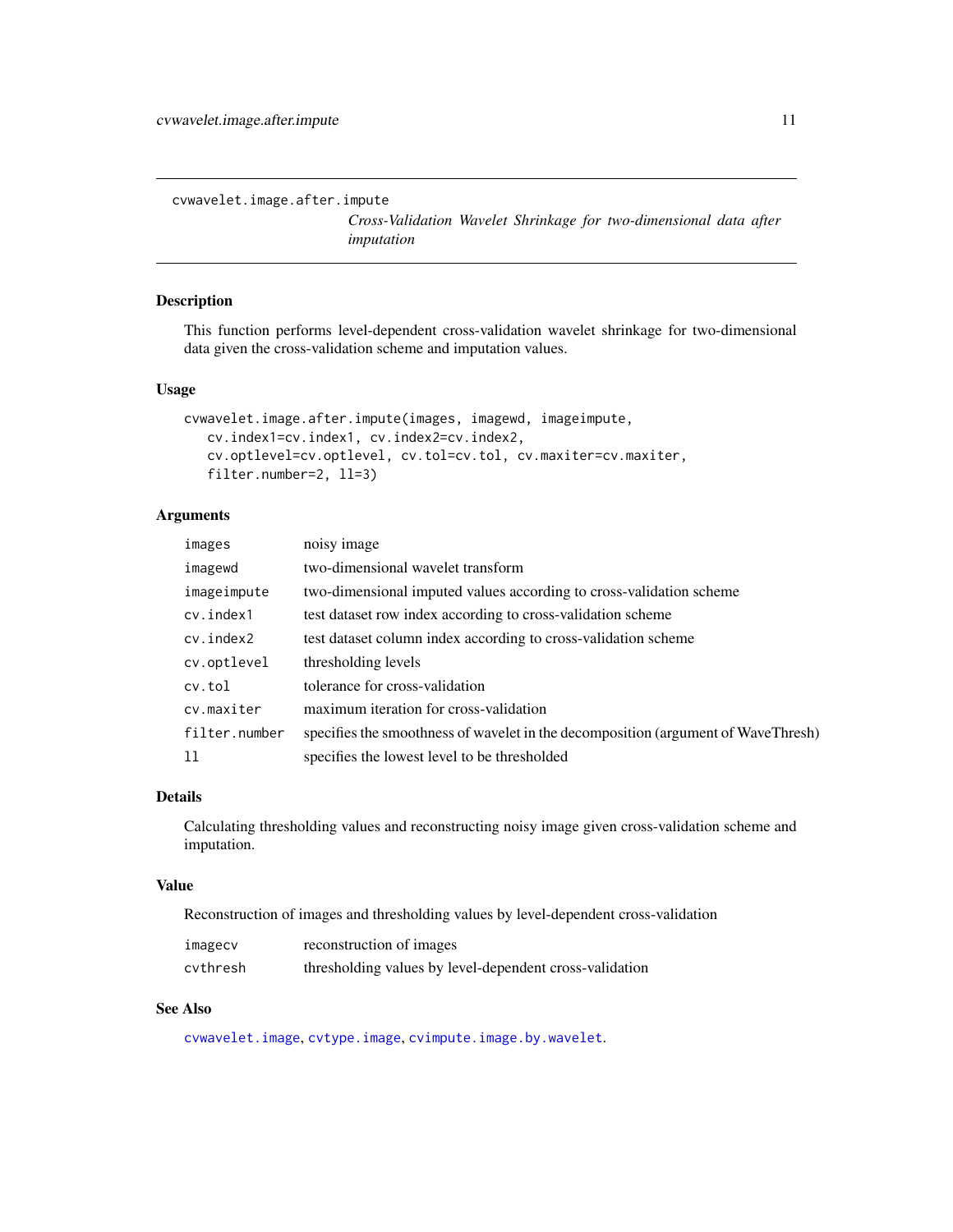<span id="page-11-1"></span><span id="page-11-0"></span>

This function generates Doppler function values for *n* equally spaced points in [0, 1].

## Usage

```
dopp(norx=1024)
```
# Arguments

norx the number of data or x values in [0, 1]

# Details

Doppler function is introduced by Donoho and Johnstone (1994) and is useful test function evaluating a wavelet shrinkage method.

#### Value

Doppler function values  $f(\frac{i}{n}), i = 1, ..., n$  and its variability  $||f|| = \frac{\sum_{i=1}^{n} (f_i - \bar{f})^2}{n-1}$  where  $\bar{f} = \frac{\sum_{i=1}^{n} (f_i - \bar{f})^2}{n-1}$  $\sum_{i=1}^n f_i$  $\frac{1}{n}$ .

# References

Donoho, D.L. and Johnstone, I.M. (1994) Ideal spatial adaptation by wavelet shrinkage. *Biometrika*, 81, 425–455.

# See Also

[heav](#page-13-1), [ppoly](#page-14-1), [fg1](#page-12-1).

```
testdopp <- dopp(1024)
plot(testdopp$x, testdopp$meanf, xlab="", ylab="",
     main="Plot of Doppler function", type="l")
```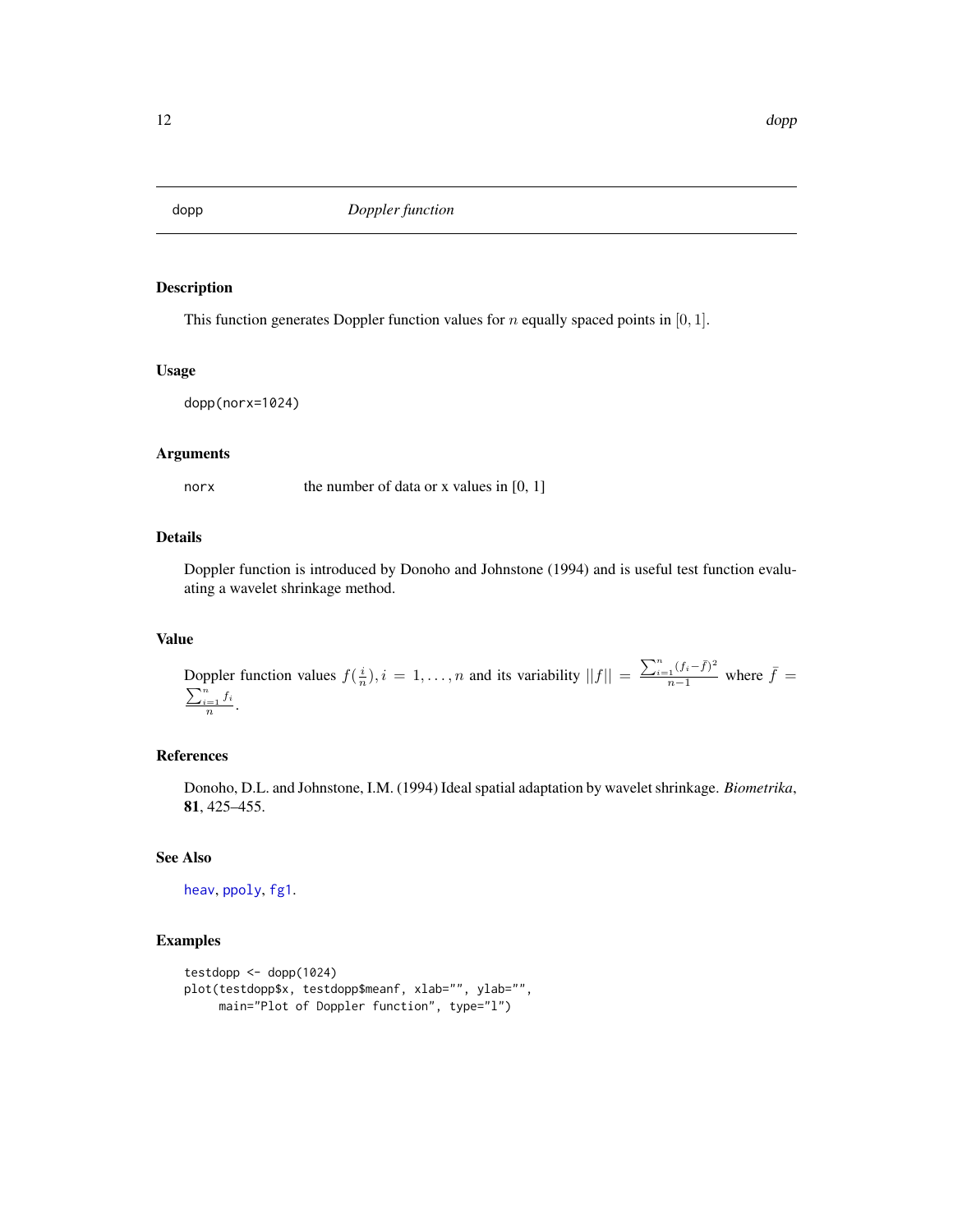<span id="page-12-1"></span><span id="page-12-0"></span>

This function generates fg1 function values for  $n$  equally spaced points in [0, 1].

#### Usage

fg1(norx=1024)

#### Arguments

norx the number of data or x values in [0, 1]

#### Details

A smooth function fg1 is introduced by Fan and Gijbels (1995) and is useful test function evaluating a wavelet shrinkage method.

# Value

fg1 function values  $f(\frac{i}{n}), i = 1, \ldots, n$  and its variability  $||f|| = \frac{\sum_{i=1}^{n} (f_i - \bar{f})^2}{n-1}$  where  $\bar{f} = \frac{\sum_{i=1}^{n} f_i}{n}$  $\frac{=1}n^{\frac{J\,t}{l}}$ .

# References

Fan, J. and Gijbels, I. (1995) Data-driven bandwidth selection in local polynomial fitting: Variable bandwidth and spatial adaptation. *Journal of the Royal Statistical Society Ser. B* 57, 371–394.

# See Also

[dopp](#page-11-1), [heav](#page-13-1), [ppoly](#page-14-1).

```
testfg1 <- fg1(1024)
plot(testfg1$x, testfg1$meanf, xlab="", ylab="",
    main="Plot of fg1 function", type="l")
```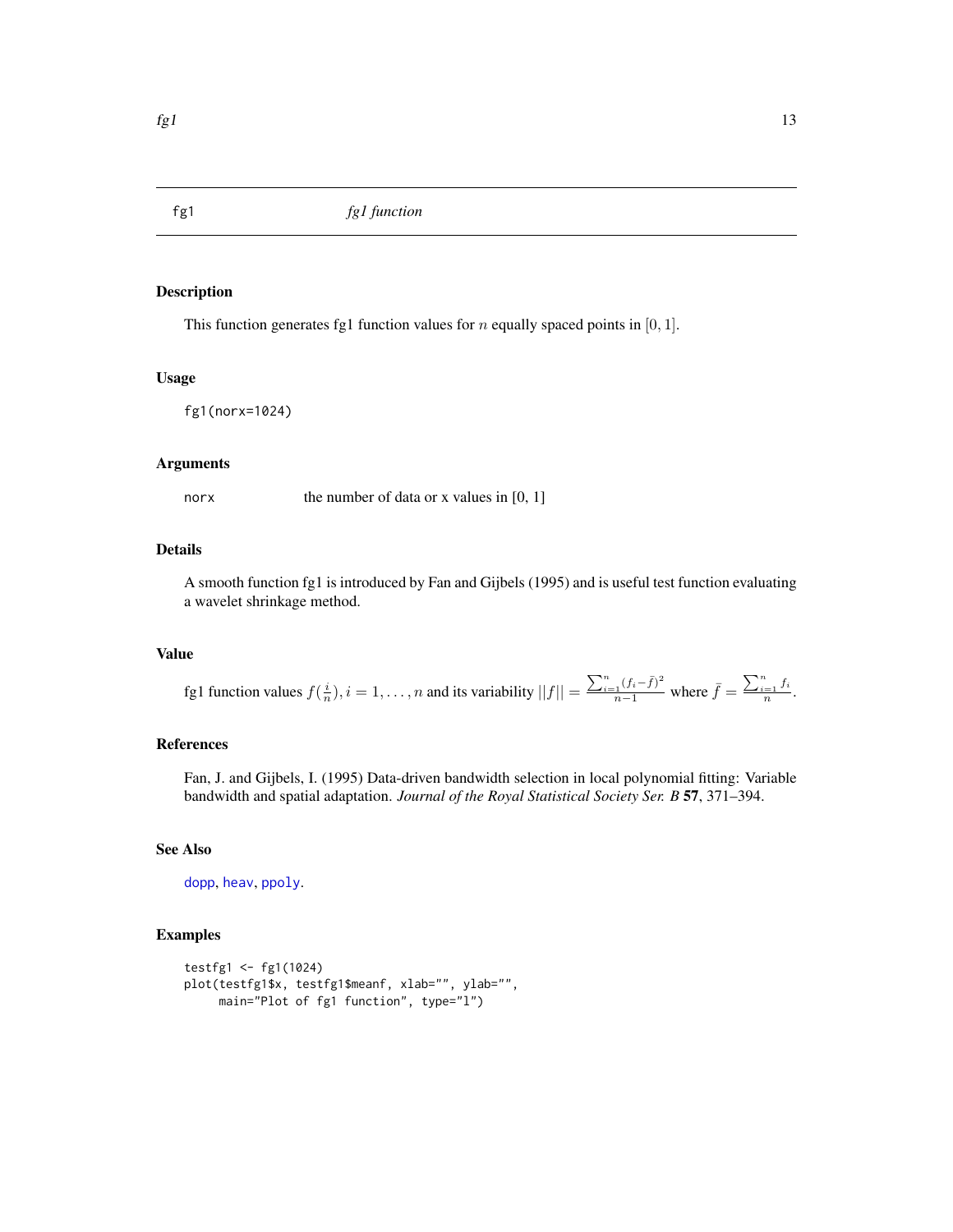<span id="page-13-1"></span><span id="page-13-0"></span>

This function generates Heavisine function values for  $n$  equally spaced points in [0, 1].

#### Usage

```
heav(norx=1024)
```
# Arguments

norx the number of data or x values in [0, 1]

# Details

Heavisine function is introduced by Donoho and Johnstone (1994) and is useful test function evaluating a wavelet shrinkage method.

# Value

Heavisine function values  $f(\frac{i}{n}), i = 1, ..., n$  and its variability  $||f|| = \frac{\sum_{i=1}^{n} (f_i - \bar{f})^2}{n-1}$  where  $\bar{f} = \frac{\sum_{i=1}^{n} (f_i - \bar{f})^2}{n-1}$  $\sum_{i=1}^n f_i$  $\frac{1}{n}$ .

# References

Donoho, D.L. and Johnstone, I.M. (1994) Ideal spatial adaptation by wavelet shrinkage. *Biometrika*, 81, 425–455.

# See Also

[dopp](#page-11-1), [ppoly](#page-14-1), [fg1](#page-12-1).

```
testheav <- heav(1024)
plot(testheav$x, testheav$meanf, xlab="", ylab="",
     main="Plot of Heavisine function", type="l")
```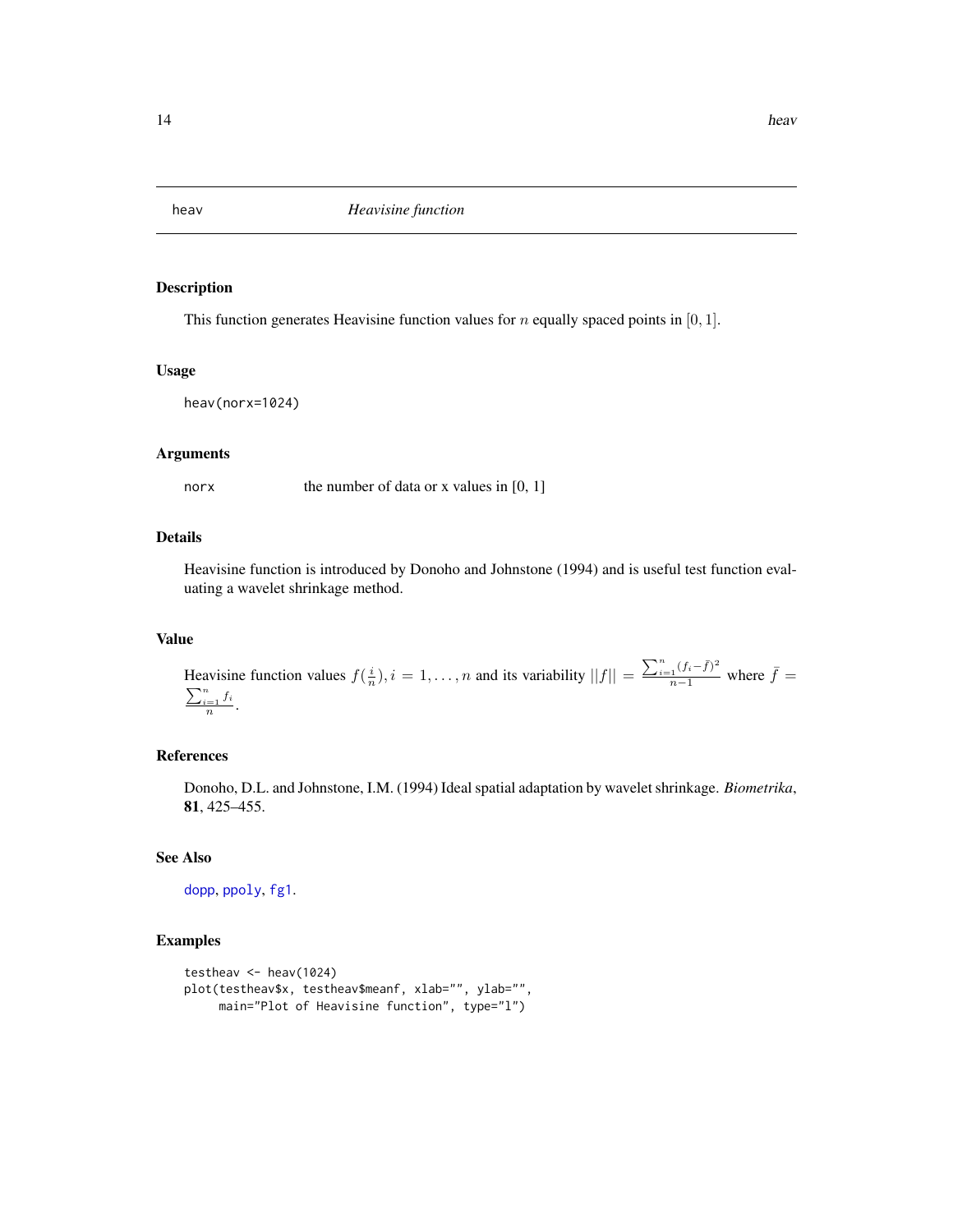<span id="page-14-0"></span>4,096 observations of inductance plethysmography data regularly sampled at 50Hz starting at 1229.98 seconds.

#### Usage

data(ipd)

# Format

time series.

# Source

This data set contains 4,096 observations of inductance plethysmography data regularly sampled at 50Hz starting at 1229.98 seconds. The data were collected in an investigation of the recovery of patients after general anesthesia.

The data set was used in Nason (1996) to illustrate cross-validation method for threshold selection. See the reference; Nason, G.P. (1996) Wavelet shrinkage by cross-validation. *Journal of the Royal Statistical Society Ser. B* 58, 463–479.

<span id="page-14-1"></span>ppoly *Piecewise polynomial function*

# Description

This function generates Piecewise polynomial function values for n equally spaced points in [0, 1].

#### Usage

ppoly(norx=1024)

#### Arguments

norx the number of data or x values in [0, 1]

#### Details

Piecewise polynomial function with the discontinuity is introduced by Nason and Silverman (1994) and is useful test function evaluating a wavelet shrinkage method.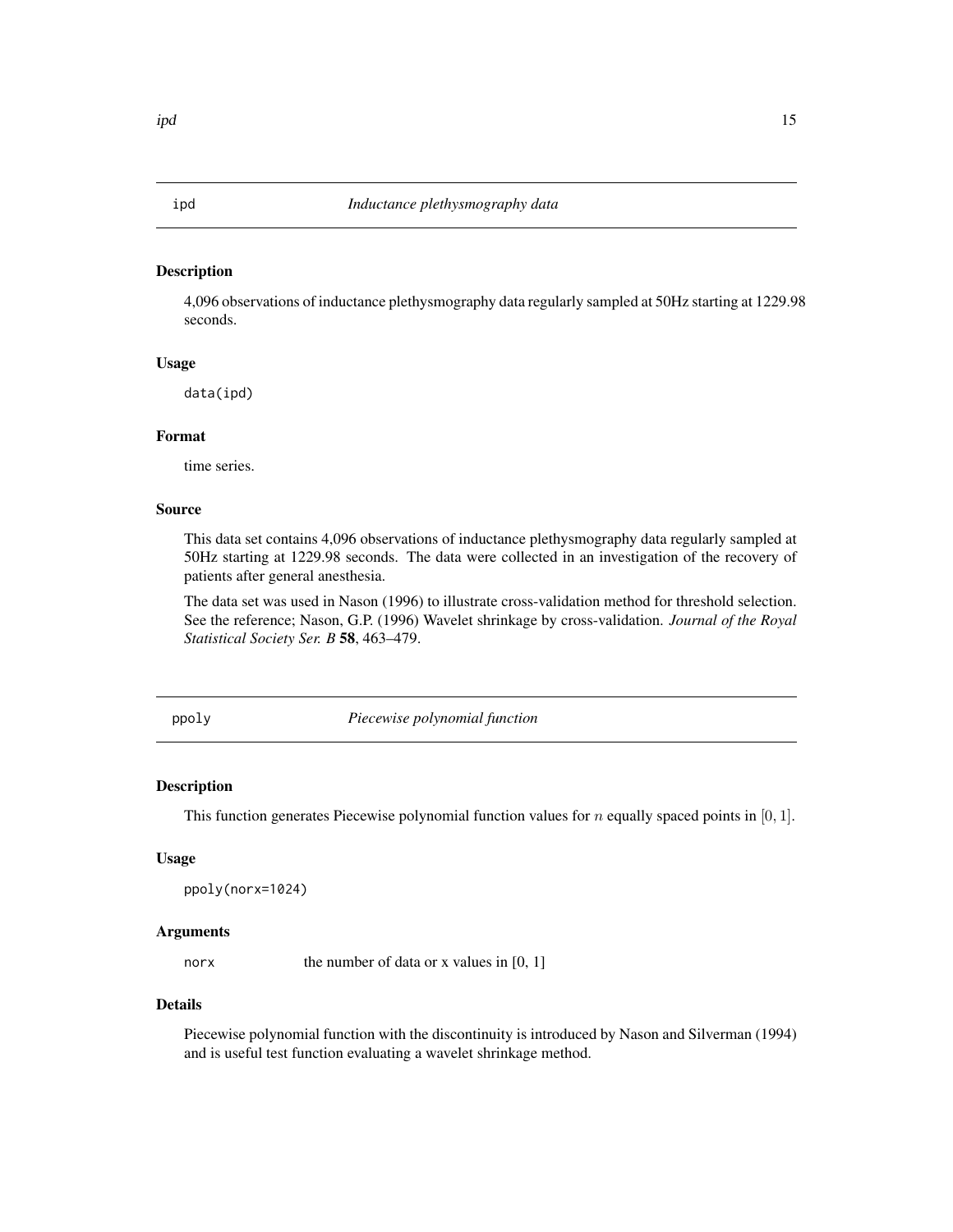# <span id="page-15-0"></span>Value

Piecewise polynomial function values  $f(\frac{i}{n}), i = 1, \ldots, n$  and its variability  $||f|| = \frac{\sum_{i=1}^{n} (f_i - \bar{f})^2}{n-1}$  $n-1$ where  $\bar{f} = \frac{\sum_{i=1}^{n} f_i}{n}$  $\frac{=1}n^{\frac{J\,i}{n}}$ .

# References

Nason, G.P. and Silverman, B.W. (1994) The discrete wavelet transform in S. *Journal of Computational and Graphical Statistics*, 3, 163–191.

# See Also

[dopp](#page-11-1), [heav](#page-13-1), [fg1](#page-12-1).

```
testpoly <- ppoly(1024)
plot(testpoly$x, testpoly$meanf, xlab="", ylab="",
    main="Plot of Piecewise polynomial function", type="l")
```